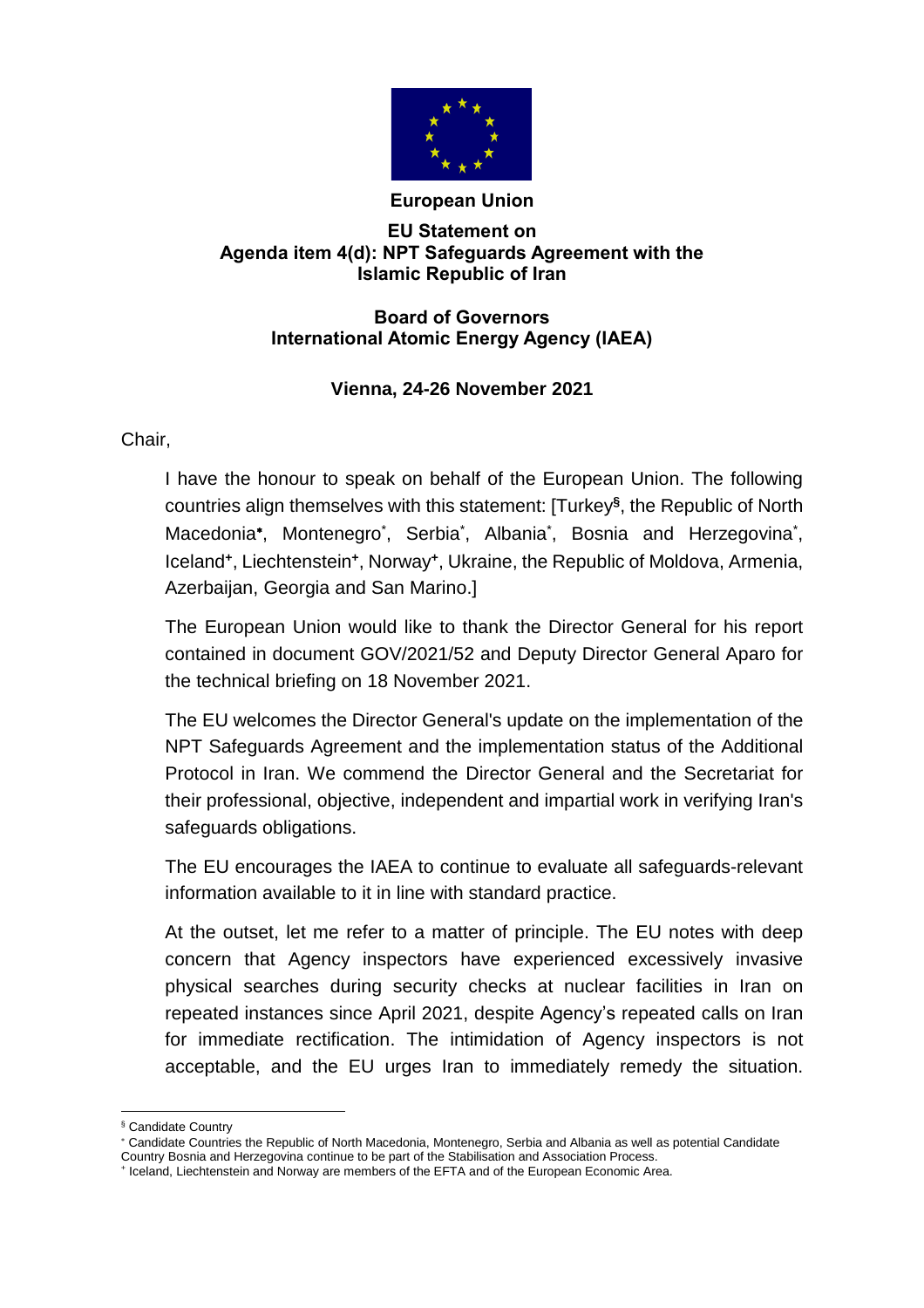Security procedures in Iran must be consistent with the privileges and immunities of the Agency and its inspectors under the Agreement on the Privileges and Immunities of the IAEA, to which Iran is a party, as well as with internationally accepted security practices at nuclear facilities. The EU requests the Director-General to keep the Board informed on the matter.

The EU deeply regrets the lack of substantive progress since the last meeting of the Board of Governors to clarify the outstanding issues related to four locations in Iran not declared to the Agency, including the absence of any interaction on locations one and three. More than two years have already elapsed without the expected clarity, despite repeated and strong calls by the Board of Governors, including a resolution in June 2020, on Iran to clarify all outstanding issues immediately and in full.

We reiterate our concern about the presence of multiple uranium particles of anthropogenic origin at three undeclared locations, a clear indication that nuclear material and/or equipment contaminated by nuclear material has been present, which may still exist undeclared in Iran today.

We note that the Agency recently conducted verification activities at a declared facility where uranium metal had been produced previously, the results of which are still being analyzed. This could be a step towards clarification of outstanding issues related to the second location, but we recall that the current location of the natural uranium metal disc is still to be clarified. Regarding the fourth location, we take note of the recent interactions between the Agency and Iran, and of the information provided by another Member State. We however note with regret that Iran has yet to provide an explanation for the presence of anthropogenic particles and to answer the questions put forward by the Agency as early as August 2019.

The EU welcomes the efforts by the Director General and the Secretariat to clarify the outstanding safeguards issues. The EU urges Iran to take action now and co-operate in full with the IAEA without any further delay nor any conditionality, providing all information, documentation, access and answers requested by the Secretariat. The lack of substantive engagement by Iran has prevented progress in clarifying the Agency's questions, which seriously affects the ability of the Agency to provide assurance of the exclusively peaceful nature of Iran's nuclear programme.

As stated in the report, implementation of the modified Code 3.1 is a legal obligation under the Subsidiary Arrangements to Iran's Safeguards Agreement which cannot be suspended nor can it be modified unilaterally. Furthermore, the EU considers Comprehensive Safeguards Agreements together with the Additional Protocol the current verification standard. It is in this context that